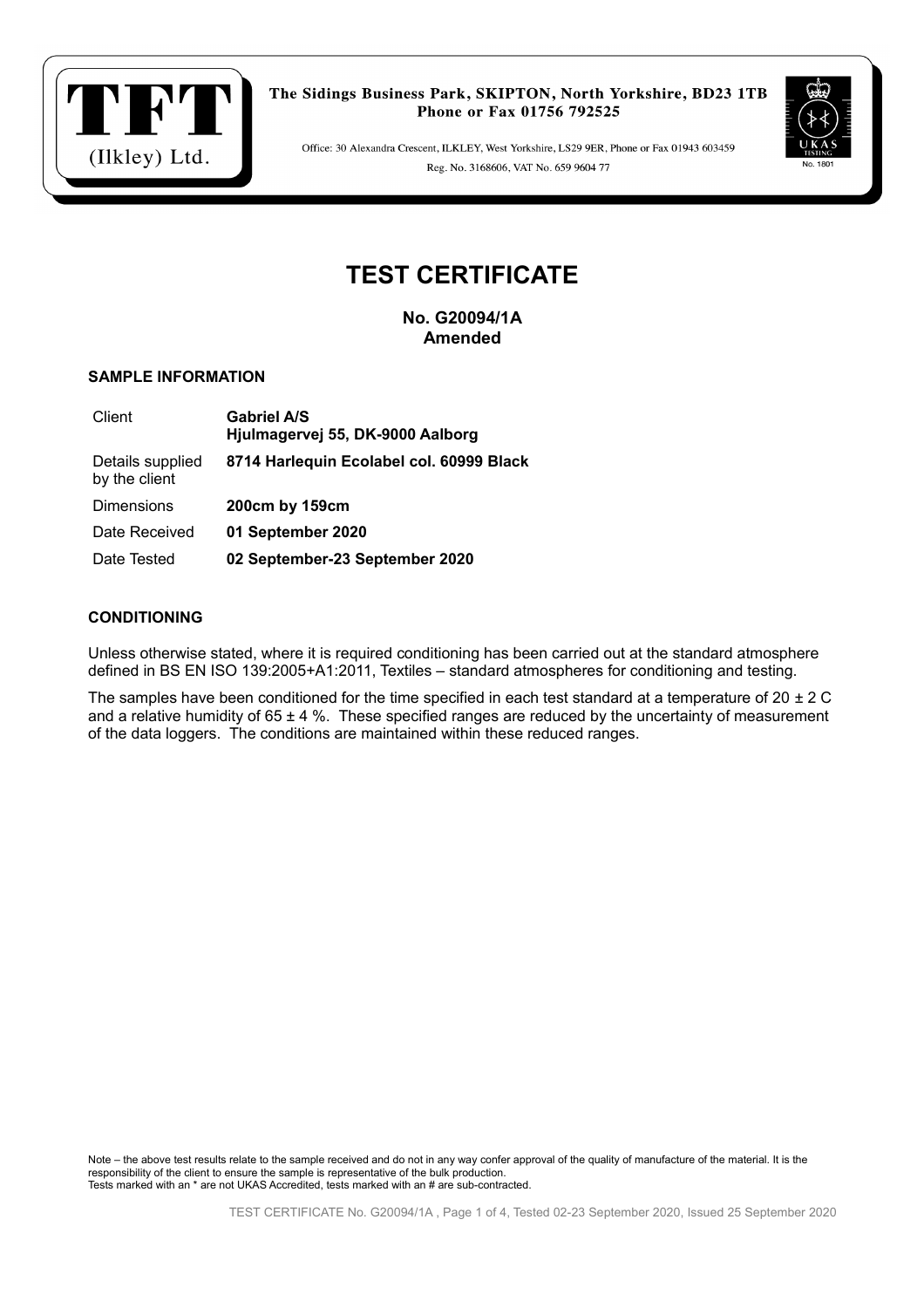



Office: 30 Alexandra Crescent, ILKLEY, West Yorkshire, LS29 9ER, Phone or Fax 01943 603459 Reg. No. 3168606, VAT No. 659 9604 77

# **TESTING**

## **Abrasion - Fabric Weight \***

The fabric weight was determined to be  $331$  g/m<sup>2</sup>. This weight has been used to determine criteria required for the following test.

#### **Martindale Abrasion BS EN ISO 12947-2**

The material was conditioned and tested according to ISO 12947-2 : 1998 Determination of the abrasion resistance of fabrics Part 2, as modified by BS EN ISO 14465 : 2003+A1: 2006 Textiles – Upholstery fabrics - Specification and methods of test..

Testing was carried out with foam using a pressure of 12kPa.

The felt pads used were of a woven felt type.

Pills were not removed during the test.

The criteria for judging end point was complete breakdown of the outer surface at the client's request.

The fabric type for this test was knitted.

The specimens were inspected using a 10-fold magnification aid.

The results are summarised in the following table:

The test was terminated after 100,000 rubs without an end point being reached.

|                   | <b>Result</b>                              |
|-------------------|--------------------------------------------|
| Specimen 1        | Removed prior to breakdown at 100,000 rubs |
| <b>Specimen 2</b> | Removed prior to breakdown at 100,000 rubs |
| Specimen 3        | Removed prior to breakdown at 100,000 rubs |
| Specimen 4        | Removed prior to breakdown at 100,000 rubs |

The overall result is **100,000** rubs.

#### **Abrasion – Assessment of Colour Change**

An assessment of the colour change was made using greyscales specified in BS 20105 : A02 at 3,000 rubs and the results are indicated in the table below:

|                             | Grade |
|-----------------------------|-------|
| Assessment of colour change | 4-5   |

Note – the above test results relate to the sample received and do not in any way confer approval of the quality of manufacture of the material. It is the responsibility of the client to ensure the sample is representative of the bulk production. Tests marked with an \* are not UKAS Accredited, tests marked with an # are sub-contracted.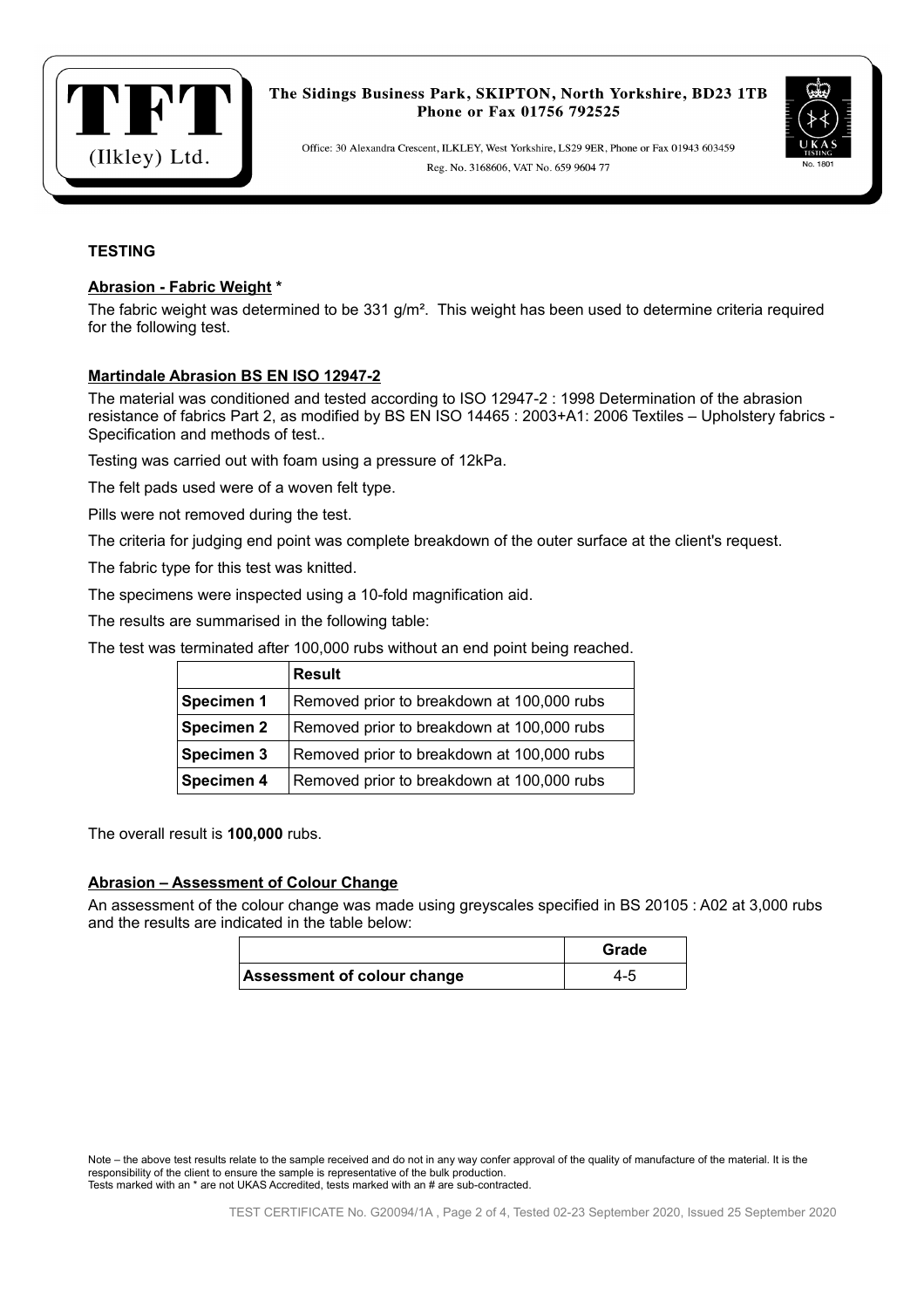

Office: 30 Alexandra Crescent, ILKLEY, West Yorkshire, LS29 9ER, Phone or Fax 01943 603459 Reg. No. 3168606, VAT No. 659 9604 77

# **Colour Fastness to Rubbing**

The fabric was tested according to BS EN ISO 105 - X12 : 2016 Textiles - Tests for colour fastness – Colour fastness to rubbing. The cotton rubbing finger diameter was 16mm. The cotton rubbing fabric was assessed using grey scales.

The results are shown in the table below:

|                     | <b>Warp</b> | Weft |
|---------------------|-------------|------|
| Dry                 | 4-5         | 4-5  |
| Wet                 | :C          |      |
| <b>Shade Change</b> | h           |      |

#### **Tear Strength - Wing Rip**

Five warp and five weft specimens were conditioned and tested according to BS EN ISO 13937-3:2000 – Textiles – Tear properties of fabrics – Part 3: Determination of tear force of wing-shaped test specimens (Single tear method).

Testing was carried out on a constant-rate-of extension (CRE) testing machine, using a 500N load cell, and the results were calculated electronically.

The results are shown in the table below:

|                    |             | Mean peak tear force in Newtons<br>(Rounded to 2 significant figures) |  |  |
|--------------------|-------------|-----------------------------------------------------------------------|--|--|
| <b>Specimen</b>    | <b>Warp</b> | Weft                                                                  |  |  |
|                    | 96          | 83                                                                    |  |  |
| 2                  | 101         | 93                                                                    |  |  |
| 3                  | 78          | 91                                                                    |  |  |
| 4                  | 76          | 79                                                                    |  |  |
| 5                  | 84          | 65                                                                    |  |  |
| <b>Mean result</b> | 87          | 82                                                                    |  |  |

Note – the above test results relate to the sample received and do not in any way confer approval of the quality of manufacture of the material. It is the responsibility of the client to ensure the sample is representative of the bulk production. Tests marked with an \* are not UKAS Accredited, tests marked with an # are sub-contracted.